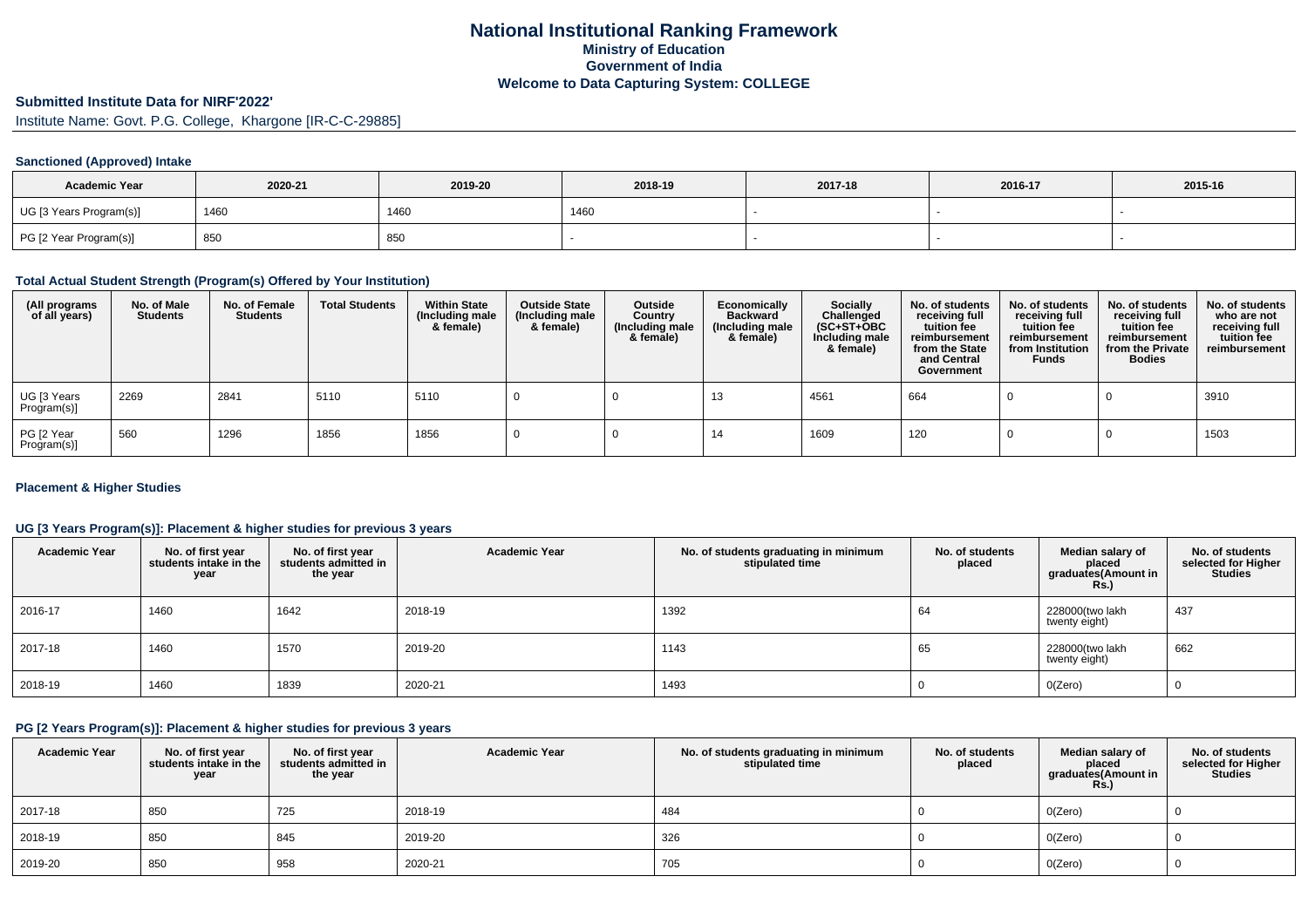#### **Financial Resources: Utilised Amount for the Capital expenditure for previous 3 years**

| Academic Year                                                                                        | 2020-21                                                                                                                             | 2019-20                                                                                                                  | 2018-19                                                                            |  |  |  |  |  |  |  |
|------------------------------------------------------------------------------------------------------|-------------------------------------------------------------------------------------------------------------------------------------|--------------------------------------------------------------------------------------------------------------------------|------------------------------------------------------------------------------------|--|--|--|--|--|--|--|
|                                                                                                      | <b>Utilised Amount</b>                                                                                                              | <b>Utilised Amount</b>                                                                                                   | <b>Utilised Amount</b>                                                             |  |  |  |  |  |  |  |
| Annual Capital Expenditure on Academic Activities and Resources (excluding expenditure on buildings) |                                                                                                                                     |                                                                                                                          |                                                                                    |  |  |  |  |  |  |  |
| Library                                                                                              | 2517840 (Twenty Five lacs sevenTwenty Five Lakh Seventeen<br>Thousand Eight Hundred Forty teen Thousand Eight Hundred<br>and Forty) | 1086636 (Ten LacTen Lakh Eighty Six Thousand Six Hundred<br>Thirty Six s Eighty six Thousand six Hundred and thirty six) | 3805081 (Thirty eight lacs five thousand and eighty one)                           |  |  |  |  |  |  |  |
| New Equipment for Laboratories                                                                       | 89918 (Eighty nine thousand nine hundred and eighteen)                                                                              | 12430 (Twelve thousand four hundred and thirty)                                                                          | 998758 (Nine lacs ninety eight thousand seven hundred and<br>fifty eight)          |  |  |  |  |  |  |  |
| Other expenditure on creation of Capital Assets (excluding<br>expenditure on Land and Building)      | 1596561 (Fifteen lacs ninety six thousand five hundred and<br>sixty one)                                                            | 1045371 (Ten lacs forty five thousand three hundred seventy<br>one)                                                      | 101796661 (Ten crores Seventeen lacs ninety six thousand six<br>hundred sixty one) |  |  |  |  |  |  |  |

## **Financial Resources: Utilised Amount for the Operational expenditure for previous 3 years**

| <b>Academic Year</b>                                                                                                                                                                            | 2020-21                                                                                         |                                                                                               | 2018-19                                                                            |  |  |  |  |  |  |  |
|-------------------------------------------------------------------------------------------------------------------------------------------------------------------------------------------------|-------------------------------------------------------------------------------------------------|-----------------------------------------------------------------------------------------------|------------------------------------------------------------------------------------|--|--|--|--|--|--|--|
|                                                                                                                                                                                                 | <b>Utilised Amount</b>                                                                          | <b>Utilised Amount</b>                                                                        | <b>Utilised Amount</b>                                                             |  |  |  |  |  |  |  |
| <b>Annual Operational Expenditure</b>                                                                                                                                                           |                                                                                                 |                                                                                               |                                                                                    |  |  |  |  |  |  |  |
| Salaries (Teaching and Non Teaching staff)                                                                                                                                                      | 75466250 (Seven Crore fifty four lacs sixty six thousand two<br>hundred and fifty)              | 29438723 (Two crores ninty four lacs thirty eight thousand<br>seven hundred and twenty three) | 60907623 (SIx crore nine lacs seven thousand six hundred and<br>twenty three)      |  |  |  |  |  |  |  |
| Maintenance of Academic Infrastructure or consumables and<br>other running expenditures (excluding maintenance of hostels<br>and allied services, rent of the building, depreciation cost, etc) | 116977321 (Eleven crore sixty nine lacs seventy seven<br>thousand three hundred and twenty one) | 102723180 (Ten crores twenty seven lacs twenty three<br>thousand one hundred and eighty)      | 98234209 (Nine crore Eighty two lacs thirty four thousand two<br>hundred and nine) |  |  |  |  |  |  |  |
| Seminars/Conferences/Workshops                                                                                                                                                                  | 44960 (forty four thousand nine hundred and sixty)                                              | 4480 (four thousand four hundred and eighty)                                                  | 0 (Zero)                                                                           |  |  |  |  |  |  |  |

## **PCS Facilities: Facilities of physically challenged students**

| 1. Do your institution buildings have Lifts/Ramps?                                                                                                         | Yes, more than 60% of the buildings |
|------------------------------------------------------------------------------------------------------------------------------------------------------------|-------------------------------------|
| 2. Do your institution have provision for walking aids, including wheelchairs and transportation from one building to another for<br>handicapped students? | Yes                                 |
| 3. Do your institution buildings have specially designed toilets for handicapped students?                                                                 | Not available                       |

## **Faculty Details**

| Srno | Name                     | Age | Designation                | Gender | Qualification | <b>Experience (In</b><br>Months) | <b>Currently working</b><br>with institution? | <b>Joining Date</b> | <b>Leaving Date</b>      | <b>Association type</b> |
|------|--------------------------|-----|----------------------------|--------|---------------|----------------------------------|-----------------------------------------------|---------------------|--------------------------|-------------------------|
|      | Dr Raju hamir Desai      | 48  | <b>Assistant Professor</b> | Male   | Ph.D          | 180                              | Yes                                           | 06-09-2005          | $\sim$                   | Regular                 |
| 2    | Dr Gyatri Chouhan        | 44  | <b>Assistant Professor</b> | Female | Ph.D          | 180                              | Yes                                           | 17-09-2005          | $\sim$ $\sim$            | Regular                 |
| 3    | Dr Ravindra barve        | 60  | Professor                  | Male   | Ph.D          | 432                              | Yes                                           | 16-09-1985          | $\sim$                   | Regular                 |
|      | Dr Tushar Jadhav         | 33  | <b>Assistant Professor</b> | Male   | Ph.D          | 24                               | Yes                                           | 14-12-2019          | $\sim$                   | Regular                 |
| 5    | Dr Dharmendra<br>patidar | 40  | <b>Assistant Professor</b> | Male   | Ph.D          | 24                               | Yes                                           | 18-12-2019          | $- -$                    | Regular                 |
| 6    | Dr Ranjeeta patidar      | 36  | <b>Assistant Professor</b> | Female | Ph.D          | 18                               | Yes                                           | 10-07-2020          | $\overline{\phantom{a}}$ | Regular                 |
|      | Dr Gagan patidar         | 39  | <b>Assistant Professor</b> | Male   | Ph.D          | 24                               | Yes                                           | 21-12-2019          | $\sim$                   | Regular                 |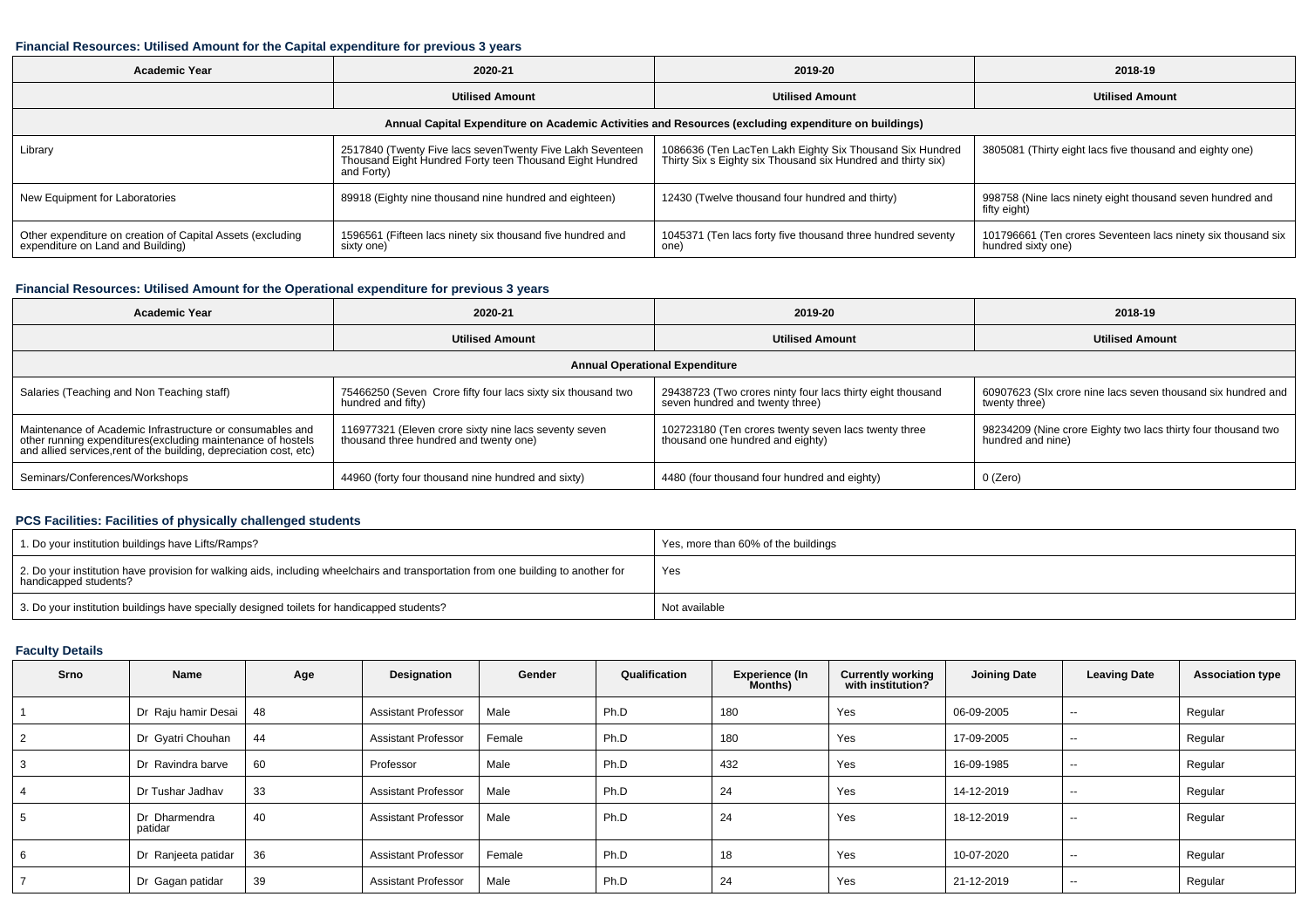| 8  | Dr Kamla Goutam                     | 60 | Associate Professor        | Female | Ph.D        | 420 | Yes | 05-12-1994 | ⊷.                       | Regular |
|----|-------------------------------------|----|----------------------------|--------|-------------|-----|-----|------------|--------------------------|---------|
| 9  | Dr sandeep bidla                    | 43 | <b>Assistant Professor</b> | Male   | Ph.D        | 24  | Yes | 23-12-2019 | --                       | Regular |
| 10 | Dr Ganesh patil                     | 32 | <b>Assistant Professor</b> | Male   | Ph.D        | 24  | Yes | 27-12-2019 | -−                       | Regular |
| 11 | Dr Kailash Rai                      | 49 | <b>Assistant Professor</b> | Male   | Ph.D        | 180 | Yes | 05-07-2005 | --                       | Regular |
| 12 | Dr R S Devra                        | 62 | Professor                  | Male   | Ph.D        | 408 | Yes | 12-12-2006 | -−                       | Regular |
| 13 | Dr Lalita barge                     | 55 | <b>Assistant Professor</b> | Female | Ph.D        | 360 | Yes | 28-12-1989 | $\overline{\phantom{a}}$ | Regular |
| 14 | Dr Sudama Thakare                   | 59 | Associate Professor        | Male   | Ph.D        | 336 | Yes | 30-09-1993 | ⊷.                       | Regular |
| 15 | Dr Rajaram Arya                     | 49 | <b>Assistant Professor</b> | Male   | Ph.D        | 180 | Yes | 07-07-2005 | -−                       | Regular |
| 16 | Dr Suresh Awase                     | 42 | <b>Assistant Professor</b> | Male   | Ph.D        | 102 | Yes | 07-07-2005 | $\overline{\phantom{a}}$ | Regular |
| 17 | Dr Vandan barve                     | 57 | Professor                  | Female | Ph.D        | 408 | Yes | 04-03-2009 | --                       | Regular |
| 18 | SHRI CHANDRA<br><b>BHAN TRIVEDi</b> | 43 | <b>Assistant Professor</b> | Male   | <b>SET</b>  | 24  | Yes | 14-12-2019 | --                       | Regular |
| 19 | Dr Maheshchandra<br>gupta           | 61 | Associate Professor        | Male   | Ph.D        | 456 | Yes | 08-11-1983 | --                       | Regular |
| 20 | Dr Sahdev Patidar                   | 61 | Associate Professor        | Male   | Ph.D        | 456 | Yes | 17-08-1983 | --                       | Regular |
| 21 | Mr Chandra<br>Shekhar Mahajan       | 63 | <b>Assistant Professor</b> | Male   | M.COM       | 312 | Yes | 27-04-1994 | $\overline{\phantom{a}}$ | Regular |
| 22 | Dr Rajendra Singh<br>Chouhan        | 49 | <b>Assistant Professor</b> | Male   | Ph.D        | 132 | Yes | 26-02-2005 | $\sim$                   | Regular |
| 23 | Dr Rupesh Kumar                     | 44 | <b>Assistant Professor</b> | Male   | Ph.D        | 192 | Yes | 01-02-2005 | $\mathbf{u}$             | Regular |
| 24 | Dr Onkar singh<br>Mehta             | 51 | <b>Assistant Professor</b> | Male   | Ph.D        | 192 | Yes | 02-02-2005 | --                       | Regular |
| 25 | Mr Jenuluddin<br>sheikh jilani      | 40 | <b>Assistant Professor</b> | Male   | <b>NET</b>  | 24  | Yes | 18-12-2019 | $\overline{\phantom{a}}$ | Regular |
| 26 | Mr Manmohan<br>Keshare              | 60 | <b>Assistant Professor</b> | Male   | M.Sc.       | 444 | Yes | 10-12-1984 | $\overline{\phantom{a}}$ | Regular |
| 27 | <b>BHURSINGH</b><br><b>SOLANKI</b>  | 49 | <b>Assistant Professor</b> | Male   | M.Sc.       | 132 | Yes | 27-06-2005 | $\overline{\phantom{a}}$ | Regular |
| 28 | <b>GIRISH SHIV</b>                  | 33 | <b>Assistant Professor</b> | Male   | <b>NET</b>  | 24  | Yes | 16-12-2019 | ⊷.                       | Regular |
| 29 | Dr D D Mahajan                      | 63 | Professor                  | Male   | Ph.D        | 490 | Yes | 23-09-1980 | -−                       | Regular |
| 30 | Mr Ashok Kumar<br>Gupta             | 64 | <b>Assistant Professor</b> | Male   | M.Sc.       | 490 | Yes | 24-12-1980 | --                       | Regular |
| 31 | Dr Subhashram<br>Dawar              | 45 | <b>Assistant Professor</b> | Male   | Ph.D        | 192 | Yes | 03-10-2005 | $\sim$                   | Regular |
| 32 | Dr Umrao Singh<br>Bhaghel           | 45 | <b>Assistant Professor</b> | Male   | Ph.D        | 192 | Yes | 12-09-2005 | Ξ.                       | Regular |
| 33 | Dr Sunaina<br>Chouhan               | 41 | <b>Assistant Professor</b> | Female | Ph.D        | 192 | Yes | 05-10-2005 | $\sim$                   | Regular |
| 34 | Mr J L Solanki                      | 44 | <b>Assistant Professor</b> | Male   | <b>SLET</b> | 192 | Yes | 26-09-2005 | $\sim$                   | Regular |
| 35 | Mr Kailash<br>Chouhan               | 39 | <b>Assistant Professor</b> | Male   | <b>SLET</b> | 24  | Yes | 17-12-2019 | ⊷.                       | Regular |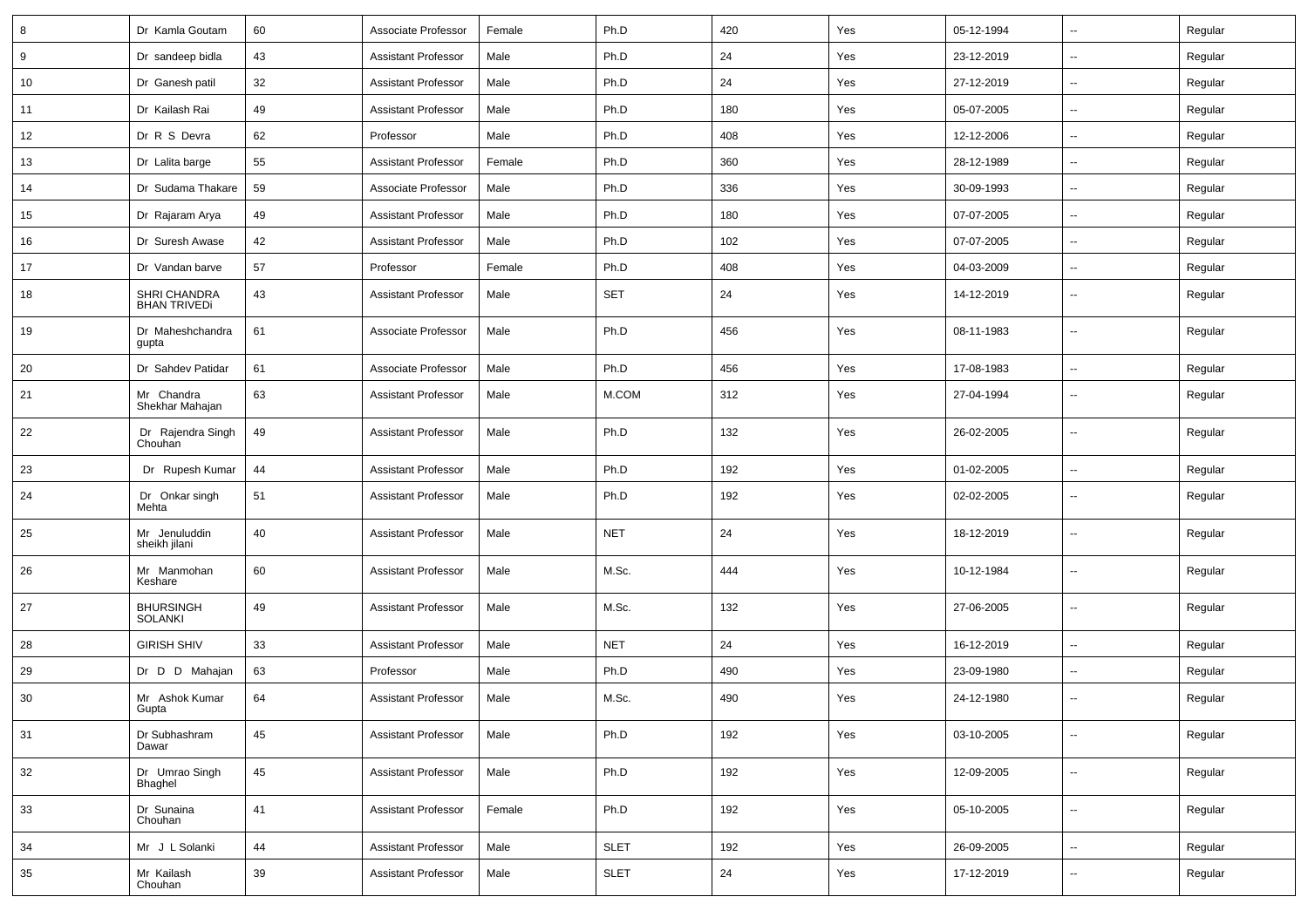| 36 | Dr D S Bamniya              | 52              | <b>Assistant Professor</b> | Male   | Ph.D        | 204          | Yes | 26-11-2004 | $\overline{\phantom{a}}$ | Regular |
|----|-----------------------------|-----------------|----------------------------|--------|-------------|--------------|-----|------------|--------------------------|---------|
| 37 | Dr Pushpa Pathote           | 43              | <b>Assistant Professor</b> | Female | Ph.D        | 24           | Yes | 16-12-2019 | $\overline{\phantom{a}}$ | Regular |
| 38 | Mrs Pranita Gupta           | 28              | <b>Assistant Professor</b> | Female | <b>SLET</b> | 24           | Yes | 16-12-2019 | $\overline{\phantom{a}}$ | Regular |
| 39 | Dr Sneha Porwal             | 37              | <b>Assistant Professor</b> | Female | Ph.D        | 24           | Yes | 16-12-2019 | $\overline{\phantom{a}}$ | Regular |
| 40 | Dr Jiyalaal Akole           | 43              | <b>Assistant Professor</b> | Male   | Ph.D        | 204          | Yes | 08-12-2004 | -−                       | Regular |
| 41 | Mr Lalit kumar<br>bhataniya | 51              | <b>Assistant Professor</b> | Male   | <b>SLET</b> | 144          | Yes | 15-01-2009 | $\overline{\phantom{a}}$ | Regular |
| 42 | Dr dinesh<br>choudhary      | 37              | <b>Assistant Professor</b> | Male   | Ph.D        | 24           | Yes | 14-12-2019 | $\overline{\phantom{a}}$ | Regular |
| 43 | Mr santosh rathore          | 39              | <b>Assistant Professor</b> | Male   | <b>SLET</b> | 24           | Yes | 17-12-2019 | Ξ.                       | Regular |
| 44 | Dr Rekha sharma             | 48              | <b>Assistant Professor</b> | Female | Ph.D        | 24           | Yes | 14-12-2019 | $\sim$                   | Regular |
| 45 | Miss Aishwarya<br>dilawre   | 26              | <b>Assistant Professor</b> | Female | <b>SLET</b> | 24           | Yes | 19-12-2019 | --                       | Regular |
| 46 | Mrs Amika Birle             | 27              | <b>Assistant Professor</b> | Female | <b>SLET</b> | 18           | Yes | 10-07-2020 | $\overline{\phantom{a}}$ | Regular |
| 47 | Dr Shail Joshi              | 61              | Professor                  | Female | Ph.D        | 456          | Yes | 15-09-1983 | $\overline{\phantom{a}}$ | Regular |
| 48 | Dr Gangaram<br>Masar        | 47              | <b>Assistant Professor</b> | Male   | Ph.D        | 192          | Yes | 27-06-2005 | $\overline{\phantom{a}}$ | Regular |
| 49 | Dr Ravindra Rawal           | 46              | <b>Assistant Professor</b> | Male   | Ph.D        | 192          | Yes | 27-06-2005 | $\overline{\phantom{a}}$ | Regular |
| 50 | Dr Kushal Singh<br>Baghel   | 49              | <b>Assistant Professor</b> | Male   | Ph.D        | 192          | Yes | 27-06-2005 |                          | Regular |
| 51 | Dr Sandhya Batwe            | 43              | <b>Assistant Professor</b> | Female | Ph.D        | 192          | Yes | 04-07-2005 | $\overline{\phantom{a}}$ | Regular |
| 52 | Dr Jagdish Dawar            | 34              | <b>Assistant Professor</b> | Male   | Ph.D        | 120          | Yes | 19-11-2021 | $\sim$                   | Other   |
| 53 | Dr Mukesh Kumar<br>Sawle    | 43              | <b>Assistant Professor</b> | Male   | Ph.D        | 96           | Yes | 06-02-2020 | ⊷.                       | Other   |
| 54 | Dr Priya Baghel             | 31              | <b>Assistant Professor</b> | Female | Ph.D        | 24           | Yes | 27-12-2021 | ⊷.                       | Other   |
| 55 | Dr Akbar Ali                | 41              | <b>Assistant Professor</b> | Male   | Ph.D        | 120          | Yes | 01-07-2013 | $\overline{\phantom{a}}$ | Regular |
| 56 | Mrs Rajni Aadtiya           | 37              | <b>Assistant Professor</b> | Female | M. Phil     | 132          | Yes | 17-11-2021 | $\overline{\phantom{a}}$ | Other   |
| 57 | Dr Deepak Kumar<br>Thakur   | 41              | <b>Assistant Professor</b> | Male   | Ph.D        | 52           | Yes | 09-09-2021 | $\overline{\phantom{a}}$ | Other   |
| 58 | Miss Priya Parsai           | 27              | <b>Assistant Professor</b> | Female | M.Sc.       | 22           | Yes | 22-12-2021 | $\overline{\phantom{a}}$ | Other   |
| 59 | Dr Lokesh Bhaghel           | 34              | Assistant Professor        | Male   | Ph.D        | $36\,$       | Yes | 04-09-2020 |                          | Other   |
| 60 | Mr Manoj Kumar<br>Bharvey   | 34              | <b>Assistant Professor</b> | Male   | <b>NET</b>  | 24           | Yes | 11-09-2021 | $\sim$                   | Other   |
| 61 | Miss Swati Nawde            | 23              | <b>Assistant Professor</b> | Female | <b>NET</b>  | $\mathbf{1}$ | Yes | 27-12-2021 | $\sim$                   | Other   |
| 62 | Dr Ganesh Bhawar            | 39              | <b>Assistant Professor</b> | Male   | Ph.D        | 36           | Yes | 24-11-2021 | $\sim$                   | Other   |
| 63 | Mr Vijay Patidar            | 38              | <b>Assistant Professor</b> | Male   | M.Sc.       | 144          | Yes | 03-09-2009 | $\sim$                   | Other   |
| 64 | Mrs Durga Patidar           | 30 <sup>°</sup> | <b>Assistant Professor</b> | Female | M.COM       | 48           | Yes | 16-12-2021 | $\overline{\phantom{a}}$ | Other   |
| 65 | Smt Chaya Patel             | $34\,$          | <b>Assistant Professor</b> | Female | M.Sc.       | 96           | Yes | 04-03-2014 | $\sim$                   | Other   |